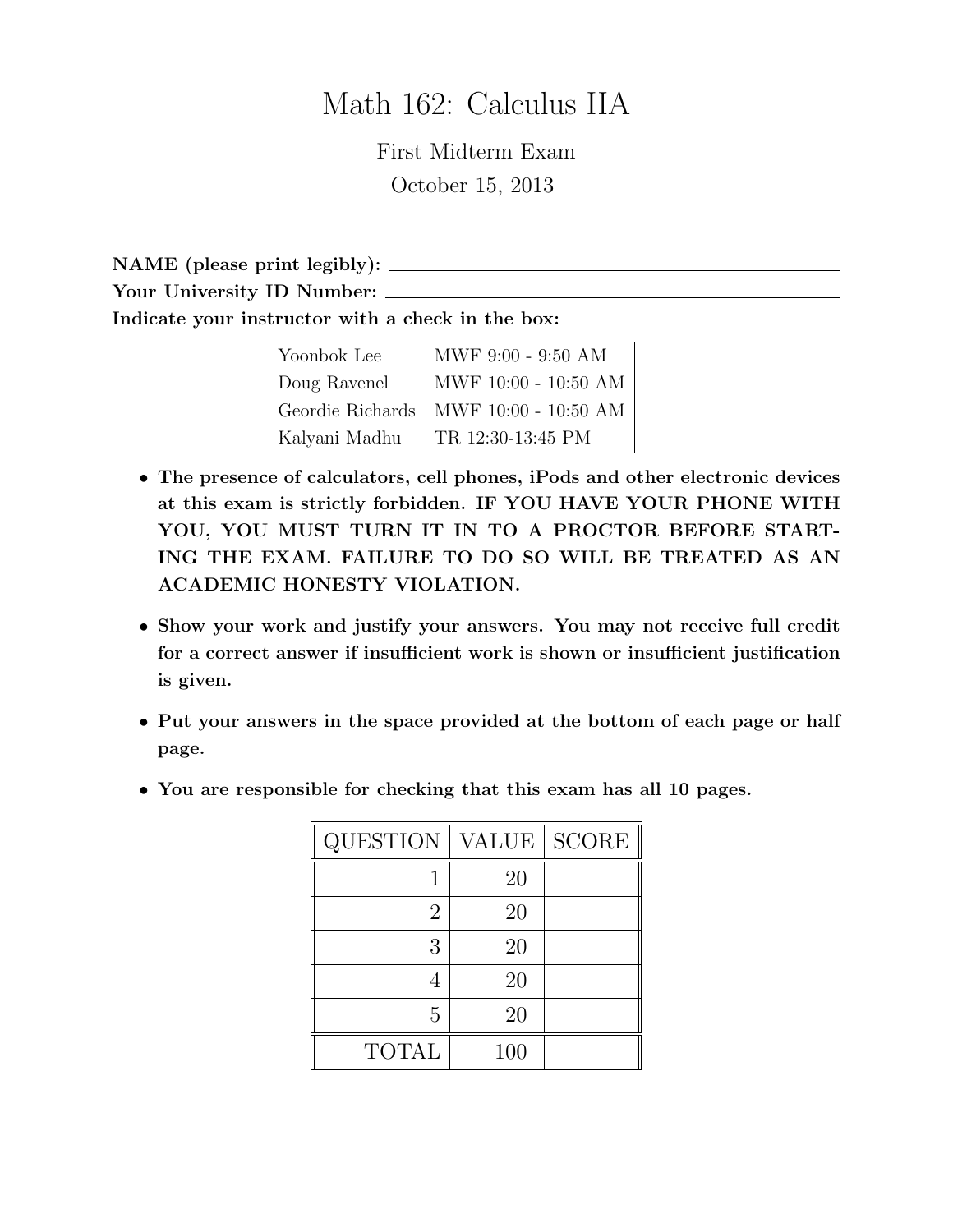A swimming pool is 20 feet wide, 50 feet long and 5 feet deep. It is partly filled with water to a depth of 4 feet. How much work is needed to pump all the water out of the pool by lifting it to the top of the pool, which is five feet above the bottom? Your answer should be expressed in foot-pounds. Assume that the density of water is 60 pounds per cubic foot.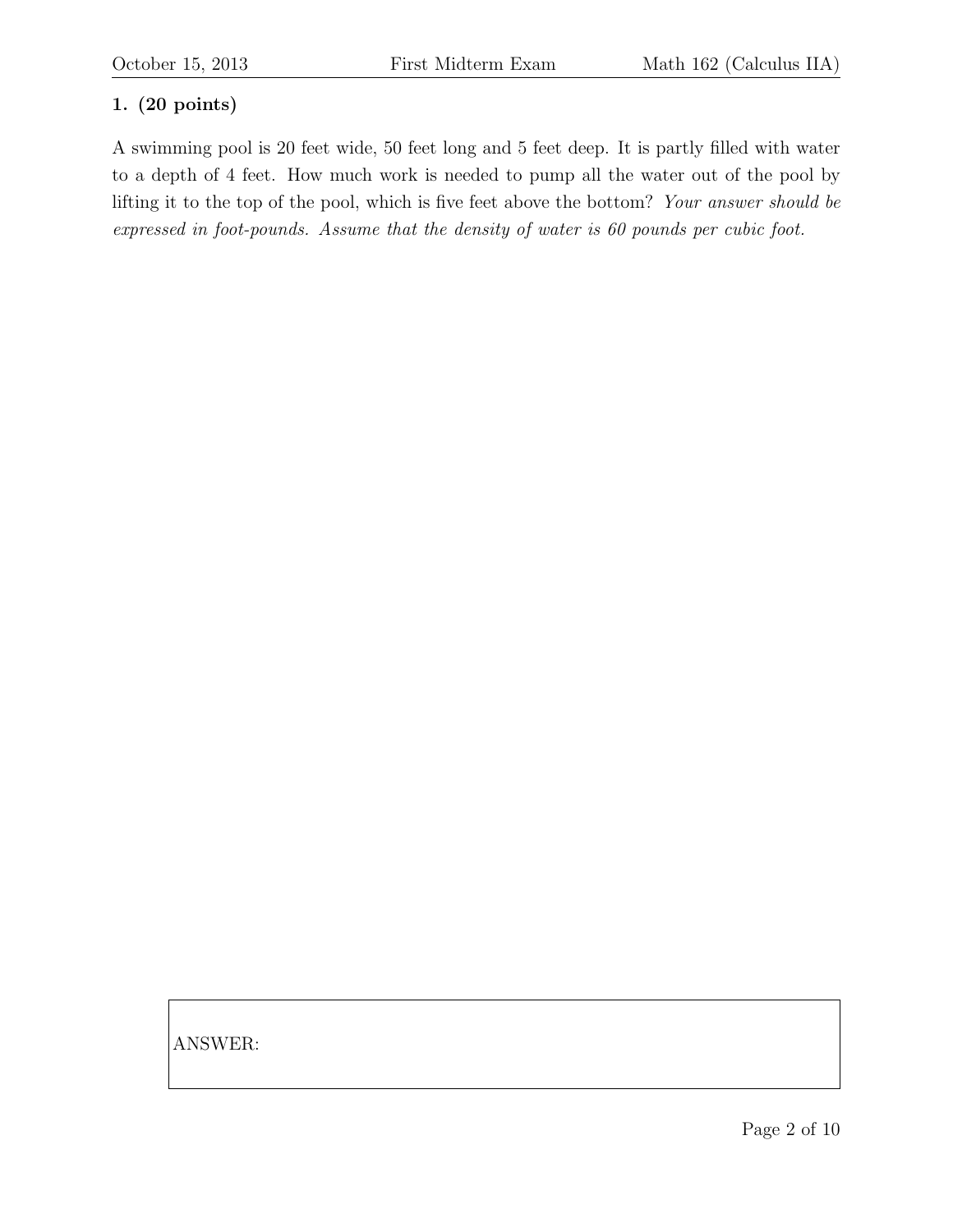(a) Find the integral

$$
\int \frac{4x^2}{(x^2+1)(x^2-1)} \, dx.
$$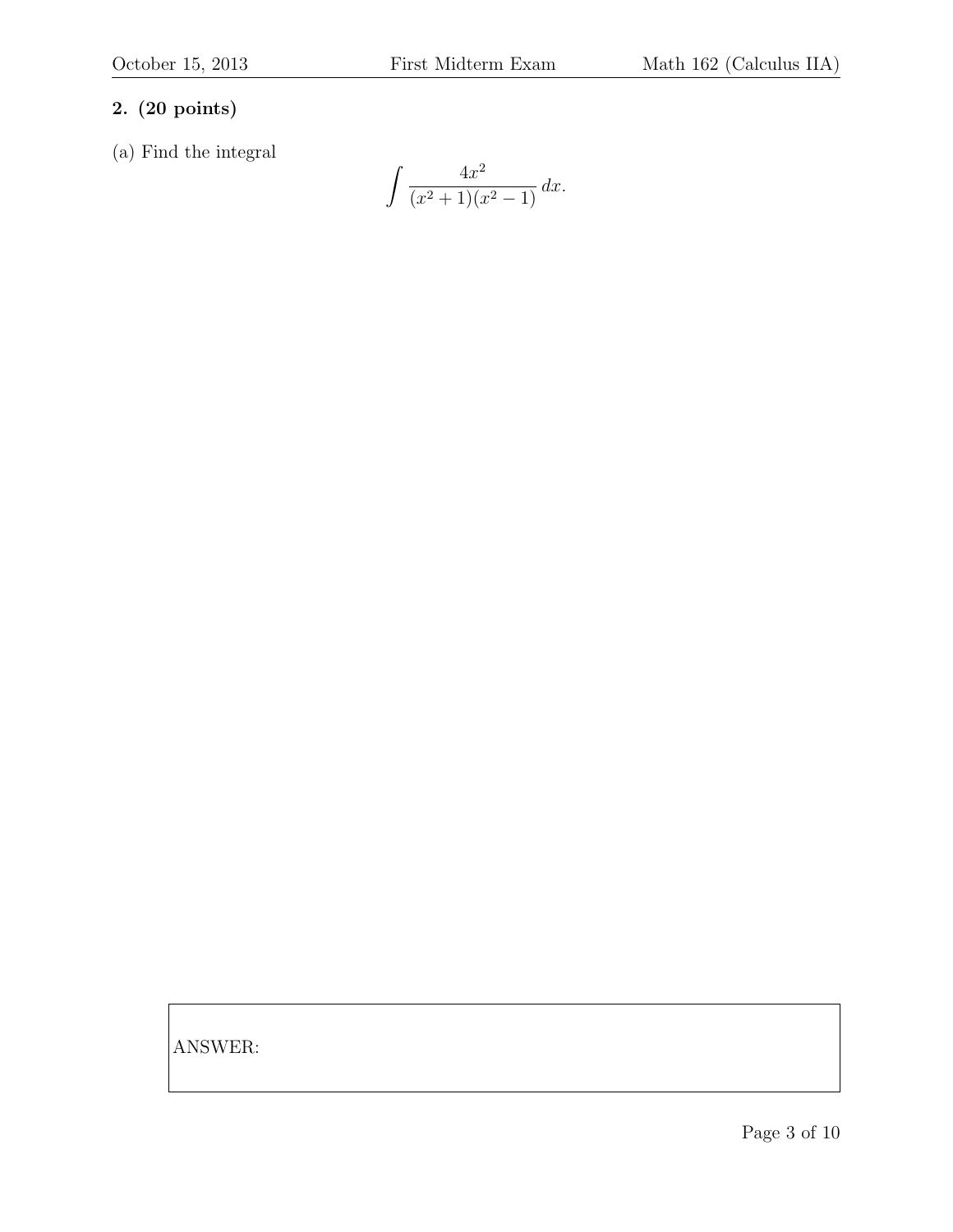(b) Find the integral

 $\int \sec^3 x \tan^3 x \, dx.$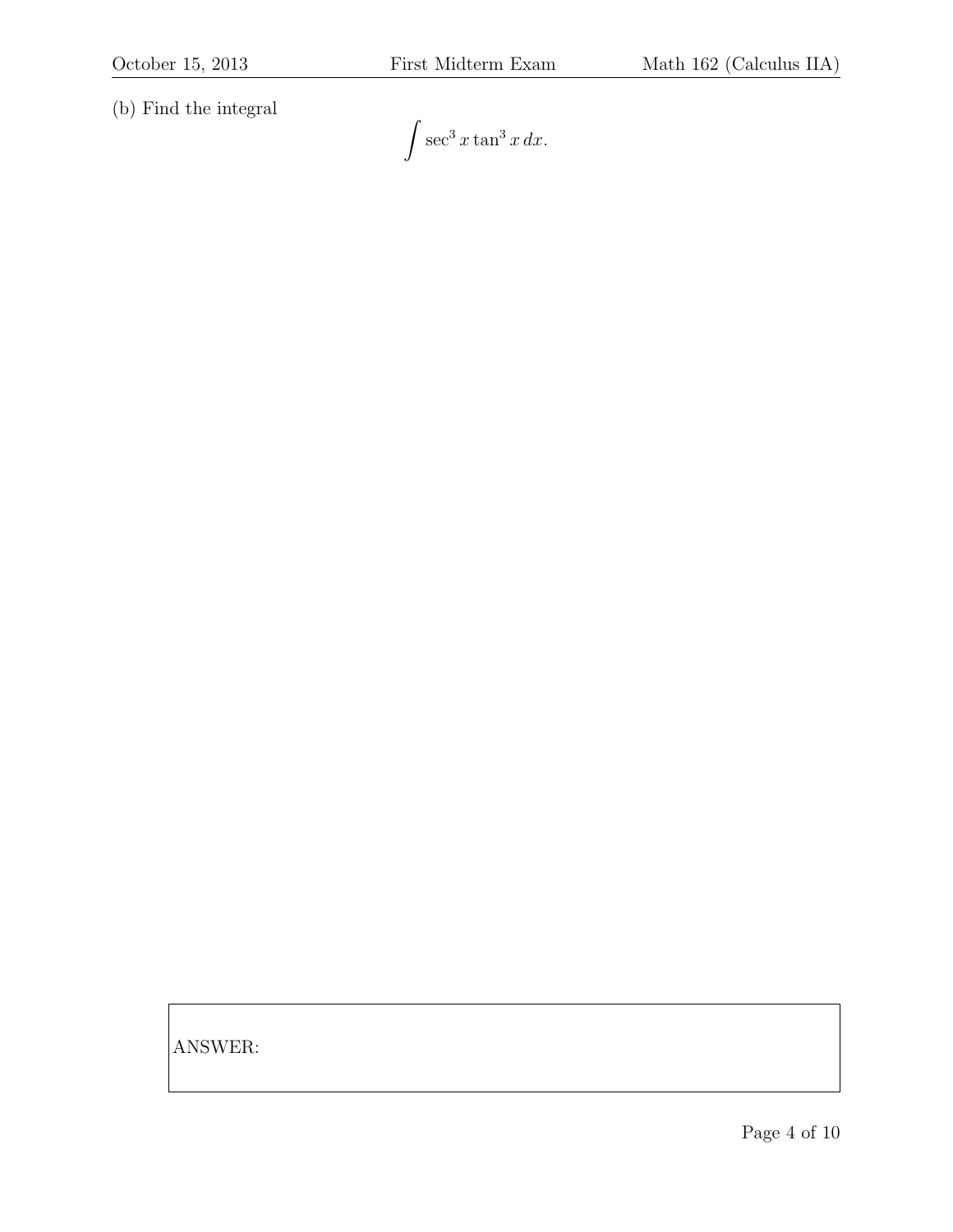(a) Find the integral

 $\int \sqrt{3}$ 0  $dx$  $\frac{ax}{(9+x^2)^{3/2}}.$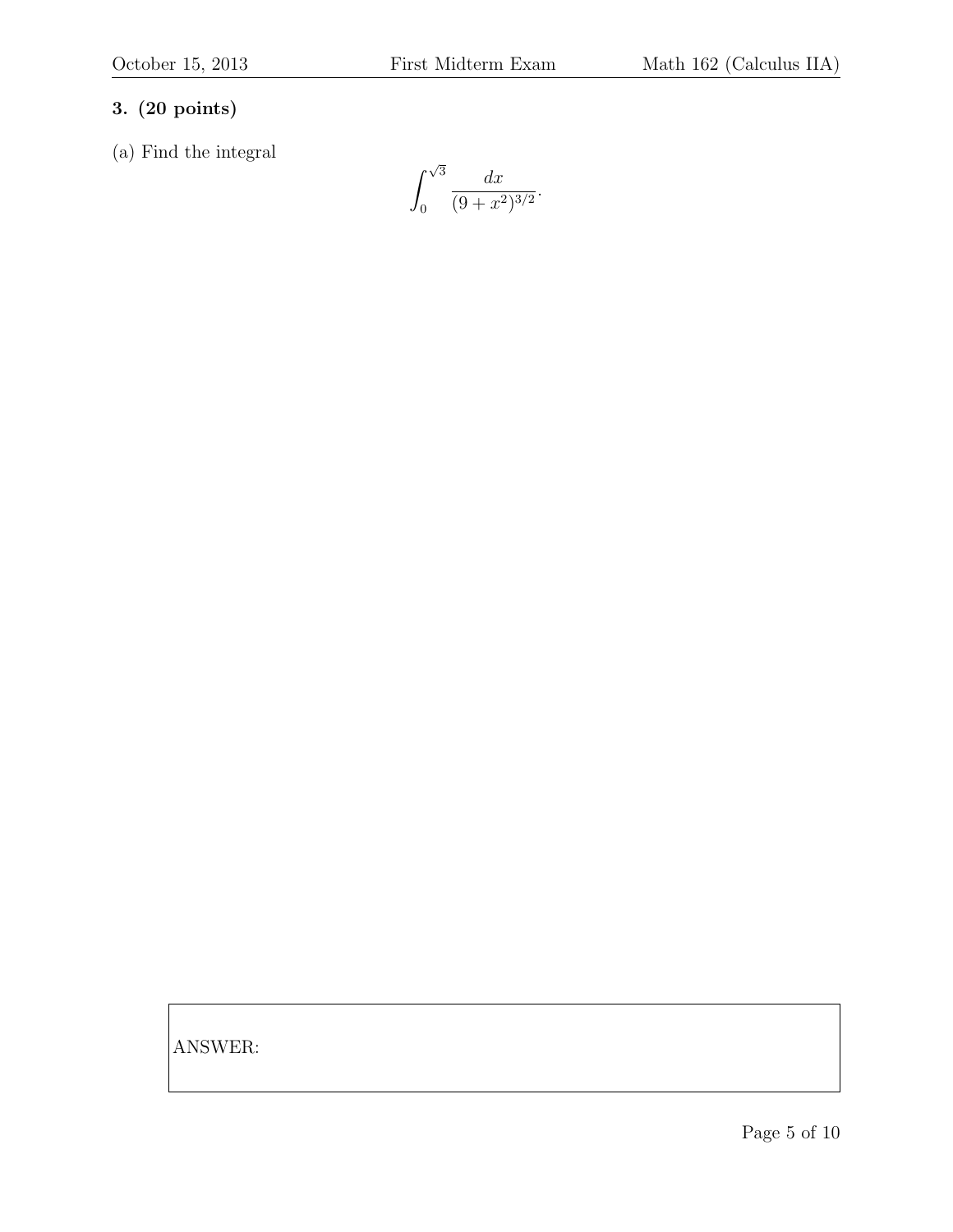(b) Find the integral

$$
\int \frac{\cos x}{\sqrt{2 \sin x + 1 - \cos^2 x}} dx.
$$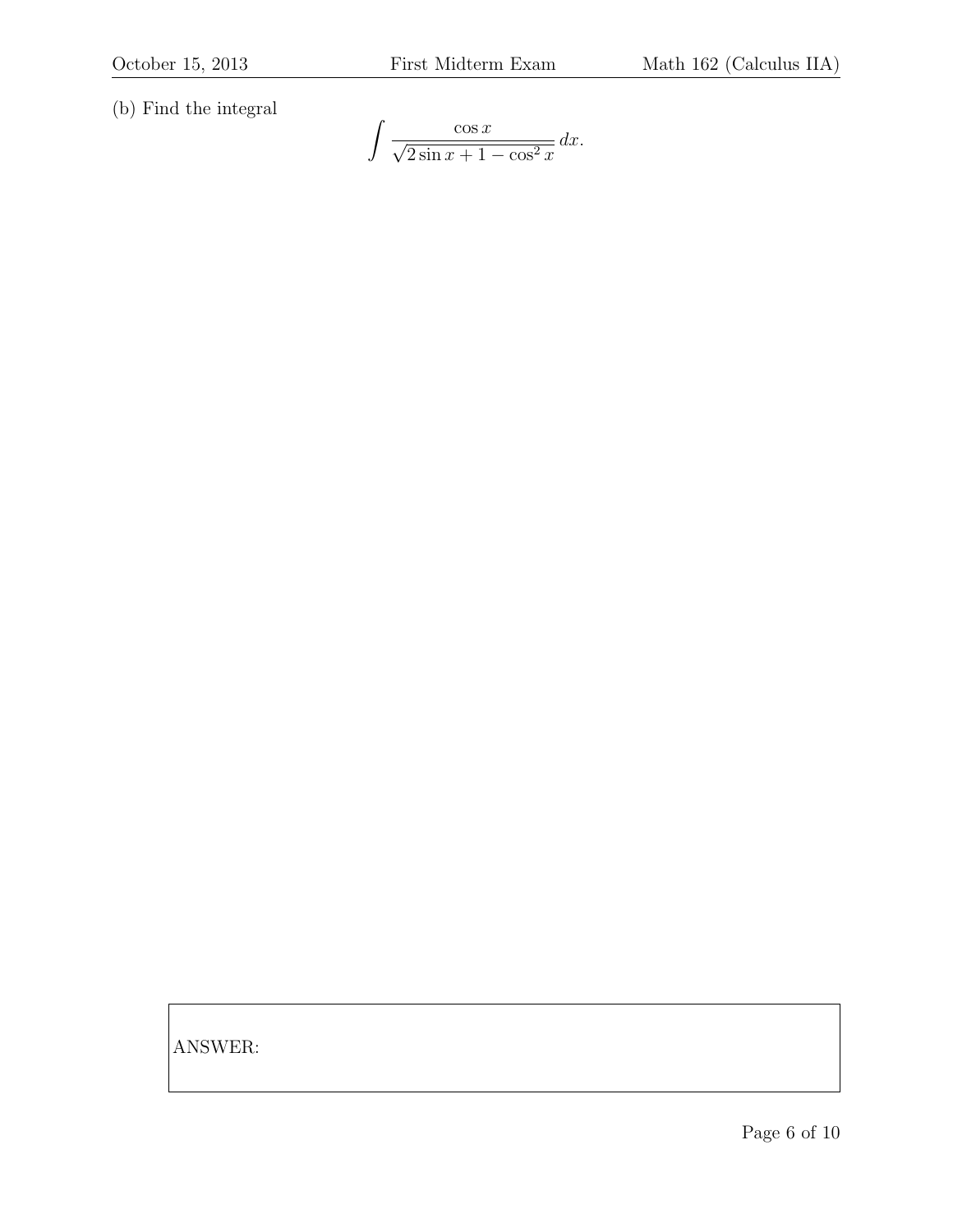(a) Use integration by parts to prove the reduction formula

$$
\int \cos^n x \, dx = \frac{\sin x \cos^{n-1} x}{n} + \frac{n-1}{n} \int \cos^{n-2} x \, dx \quad \text{for } n \ge 2.
$$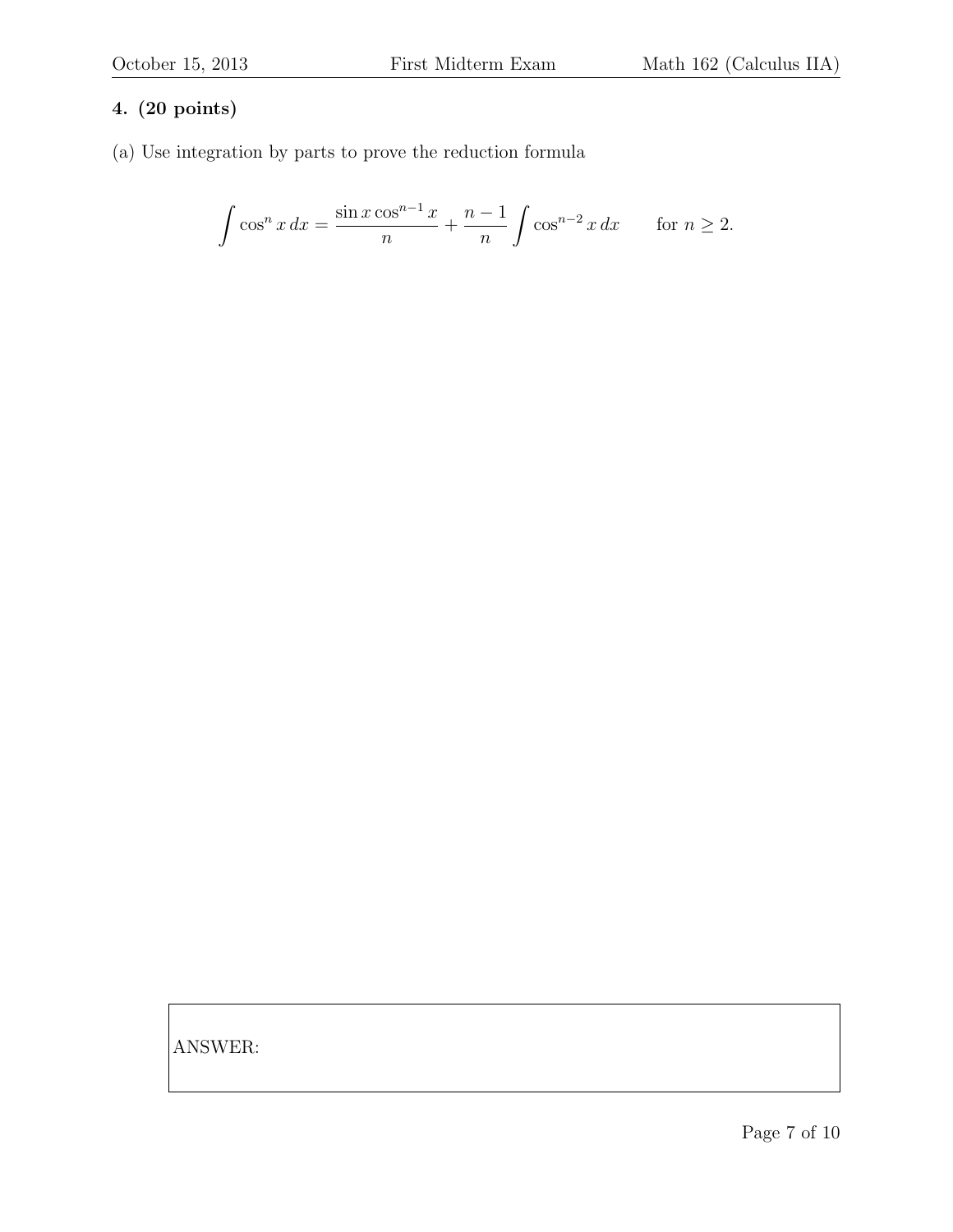(b) Use the formula to find

 $\int_0^{\pi/2}$ 0  $\cos^3 x \, dx$ .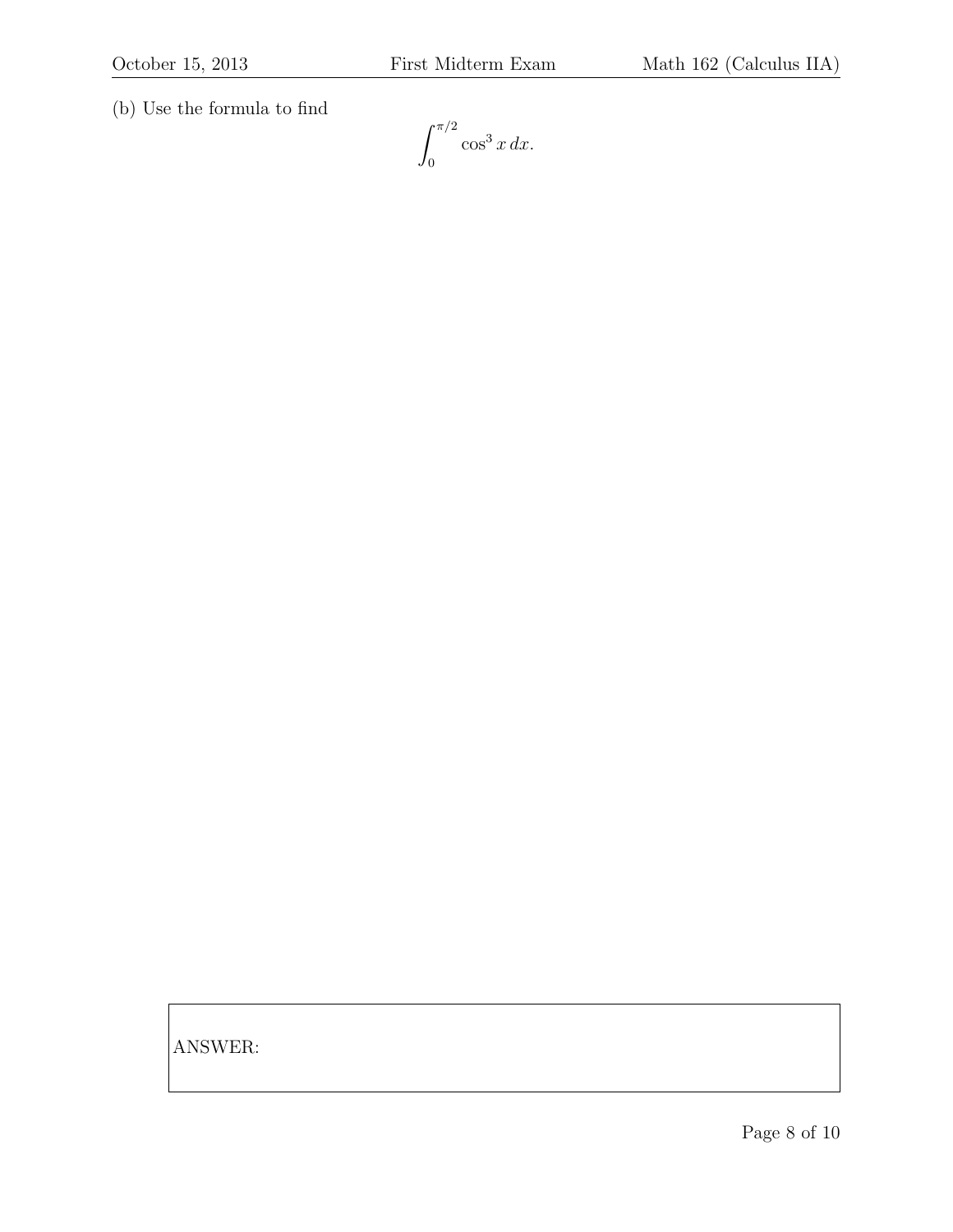5. (20 points) Consider the region bounded by the x-axis and the curve  $y = \sin x$  for  $0 \leq x \leq \pi$ .

(a) Find the volume of the solid obtained by rotating it about the  $x$ -axis.